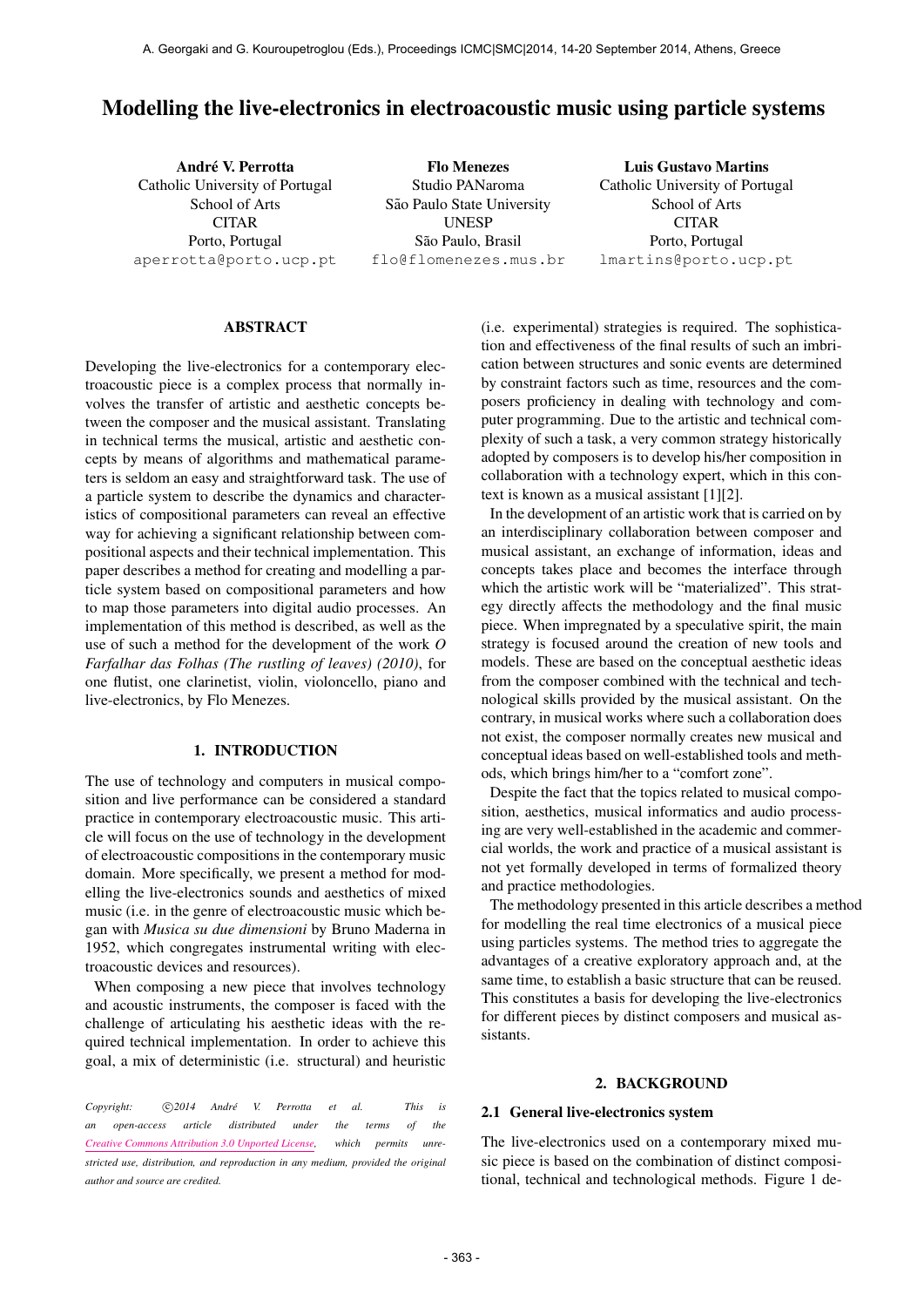

Figure 1: Block-diagram of a typical live-electronics system workflow.

scribes the flow of information that usually takes place in a live-electronics system, as well as the involved agents and processes  $<sup>1</sup>$  .</sup>

With the current widely used dedicated programming environments such as  $Max^2$ ,  $Pd^3$  and Supercollider<sup>4</sup> it is possible for a proficient programmer to arrange, create and modify a considerable variety of distinct digital audio processing algorithms such as pre-composed sounds, real time synthesis, real time audio effects and real time spatialization. Each of these processes require a set of parameters that must be controlled during the performance by a dedicated performer (usually the composer himself and/or the musical assistant) and eventually also by the musician(s) on stage.

The decision of which type of audio processes to use and how to control their parameters must be a direct consequence of the musical ideas and concepts elaborated by the composer. The factors that influence these decisions

<sup>2</sup> www.cycling74.com

are the conceptual relationships between the acoustic and electronic sources and the aesthetics of the final output.

In the scope of electroacoustic mixed music works, Mike Frengel[4] proposed a multidimensional framework to analyse the possible relationships between the acoustic and electronic sources. In his framework he organized those relational aspects into nine primary classifications: segregational, proportional, temporal, timbral, behavioural, functional, spatial, discursive and pragmatic. In what regards the technical implementation, the most important relationships are the timbral and temporal ones, representing the spectral and time domains, respectively.

The final desired sound aesthetics has a major influence on the decision of what kind of audio processes will be used. For example, if we consider a combination of spectrum conservation with isochronous time, a possible solution would be to apply a time-stretching effect, which is possible to be implemented using distinct algorithms. A phase-vocoder time-stretching implementation and a granular time-stretching implementation can fulfil the same conceptual choice but the final sonority is substantially different.

The universe of possibilities that emerge from the combination of all imaginable relationships between the acoustic and electronic parts is immeasurable. Moreover, it is also possible to interpret the different relational aspects as a continuum relational space, where one aspect can trans-

<sup>&</sup>lt;sup>1</sup> This scheme does not consider the possible retroactive interaction between electronics and musical writing itself, as described so perti-nently by the composer Philippe Manoury as "partitions virtuelles" (virtual scores)[3], since it surpasses the goal of our purposes here. It does not consider neither the number of performers nor the fact that not all the performers are necessarily submitted to the live-electronics processes in a mixed work with electronics in real time. The right side of the figure shows the development workflow and on the left side the performance workflow. The blocks inside the dashed lines represent the structures that need to be implemented by the musical assistant.

<sup>3</sup> www.puredata.info

<sup>4</sup> www.supercollider.sourceforge.net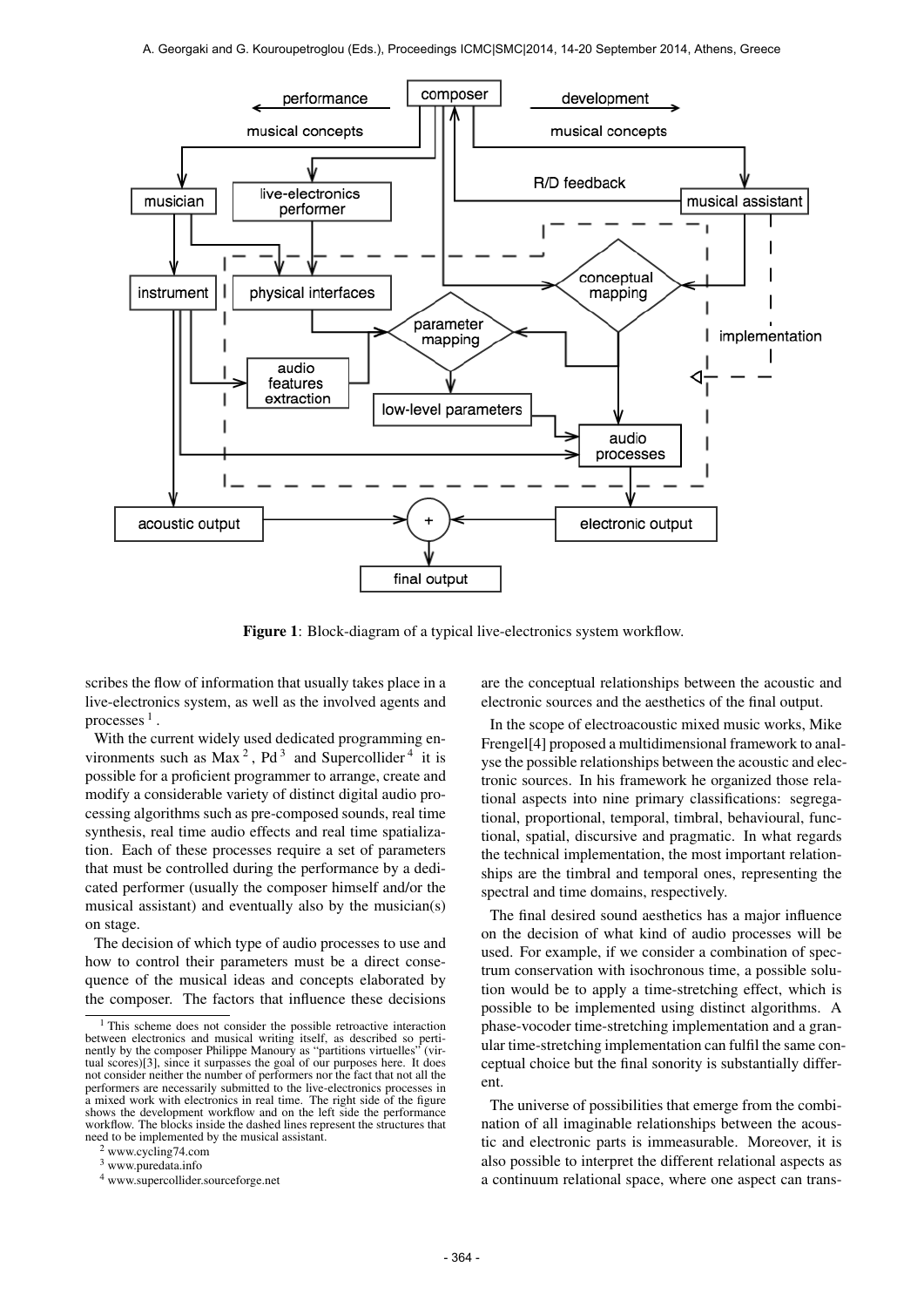form into another through any desired path. Rigorously, between instrumental layer and electroacoustic sounds there are distinct levels of interactivity going from maximum *fusion* to maximum *contrast*, as already discussed by the composer Flo Menezes[5].

These combinations and transformations must be translated into the live-electronics system by controlling the behaviour, dynamism and interactivity of the implemented audio processes through their respective control parameters.

In order to discuss the implementation of a live-electronics system, we present a technical formalization of the structures that need to be implemented by the musical assistant.

We define a unique configuration of audio processes including their respective control parameters as a *sonority state*. The conceptual transformations are translated into *sonority state transitions*. Thus we define:

A sonority state at any state *u*:

$$
S^u \tag{1}
$$

The group<sup>5</sup> of *n* audio processes that implement  $S^u$ :

$$
P^{S^u} = \{p_1, \dots, p_n\}, \forall n \in \mathbb{N}, n > 0
$$
 (2)

The group of  $m$  low-level control variables (i.e. parameters) of each audio process  $p_i$ :

$$
X^{p_i} = \{x_1, \dots, x_m\}, \forall \{m, i\} \in \mathbb{N}, m > 0, 0 < i < n
$$
\n(3)

Considering A and B distinct sonorities states of the liveelectronics, we can define:

A sonority state transition:

$$
T: S^A \to S^B \tag{4}
$$

The group of  $n'$  audio processes that implement  $S^A$ :

$$
P^{S^A} = \{p_1, \dots, p_{n'}\}, \forall n' \in \mathbb{N}, n' > 0 \tag{5}
$$

The group of  $n''$  audio processes that implement  $S^B$ :

$$
P^{S^B} = {\bar{p}_1, \ldots \bar{p}_{n''}}, \forall n'' \in \mathbb{N}, n'' > 0
$$
 (6)

If the audio processes that constitute  $S<sup>A</sup>$  are the same ones that constitute  $S^B$   $(p_i \Leftrightarrow \bar{p}_i, n' = n'')^6$ , the transition T can be implemented by operating on the respective low-level control parameters:

$$
T: S^A \to S^B \implies P^{S^A} \to P^{S^B} \tag{7}
$$

$$
p_i^{S^A} \to \bar{p}_i^{S^B} \implies X^{p_i^{S^A}} \to X^{\bar{p}_i^{S^B}} \tag{8}
$$

If the audio processes that constitute  $P^{S^A}$  are different from the audio processes that constitute  $P^{S^B}$  statement 8 is not valid, and the transition must be solved by creating sub-states  $S^{A'}$  (a final state for  $S^A$  ) and  $S^{B'}$  (an initial

state for  $S^B$ ), where  $P^{S^{A'}}$  is constituted with the same audio processes as  $P^{S^A}$  and  $P^{S^{B'}}$  with the same as  $P^{S^B}$ , thus each sub-transition (right side of statement 9) can be implemented by operating in the low-level control parameters as shown in 8.

$$
T: S^A \to S^B \implies P^{S^A} \to P^{S^B} \implies \begin{cases} P^{S^A} \to P^{S^{A'}}\\ P^{S^{B'}} \to P^{S^B} \end{cases} (9)
$$

The control over the low-level variables  $(X^{p_i})$  can be done in three different ways: algorithmically, by reaction to acoustic parameters from the instrumental input using audio features extraction, by the use of physical interfaces (mouse, sliders, touch-screen, sensors, etc.). In order to link the chosen input data to the respective low-level variables, a mapping function must be implemented. Thus we define:

The group of l input variables of the live-electronic system:

$$
Y = \{y_1, \dots, y_l\}, \forall l \in \mathbb{N}, l > 0
$$
 (10)

The mapping function 
$$
m
$$
:

$$
x_J^{p_i} = m_j(Y, t), \forall j \in \mathbb{N}, 0 < j < m \tag{11}
$$

where  $t$  is time (absolute or relative).

The mapping functions  $(m_i)$  play a fundamental role on the overall implementation of the live-electronics. It must facilitate the technical link between different data formats and, at the same time, mathematically represent the path through which conceptual transformations are performed. Hence, in our live-electronics system we divide the mapping strategy into two different layers (as shown in figure 1):

- The conceptual mapping layer, where the aesthetic aspects and conceptual transformations are mapped into sonority states  $(S^u)$  and transitions  $(T)$  through audio processes ( $P^{S^u}$ ) and mapping functions  $(m_j)$ , respectively.
- The parametric mapping layer, where the mapping functions  $(m<sub>i</sub>)$  are implemented and input data  $(Y)$ is mapped to the low-level variables of audio processes  $(X^{p_i})$ .

Despite the fact that parametric mapping is a widely researched and formalized topic, with implementation techniques ranging from as simple as one-to-one variable mapping with a deterministic linear function to many-to-many mapping with stochastic and chaotic distribution[6][7]. Conceptual mapping strategies and methods are not formalized and most literature on the topic represent the point of view of a specific composer or musical piece[8].

As a consequence, the conventional implementation strategy of a live-electronics system tends to be focused only on the low-level structures (audio processes and parametric

<sup>5</sup> Each audio process can have an independent role in the implementation of the sonority state, and the processes can be implemented to perform serially or in parallel.

 $6$  We can not use the mathematical equality "=", due to the fact that the parameters are not the same, hence,  $p_i \leftrightarrow \bar{p_i}$  means that  $p_i$  is equivalent to  $\bar{p}_i$ .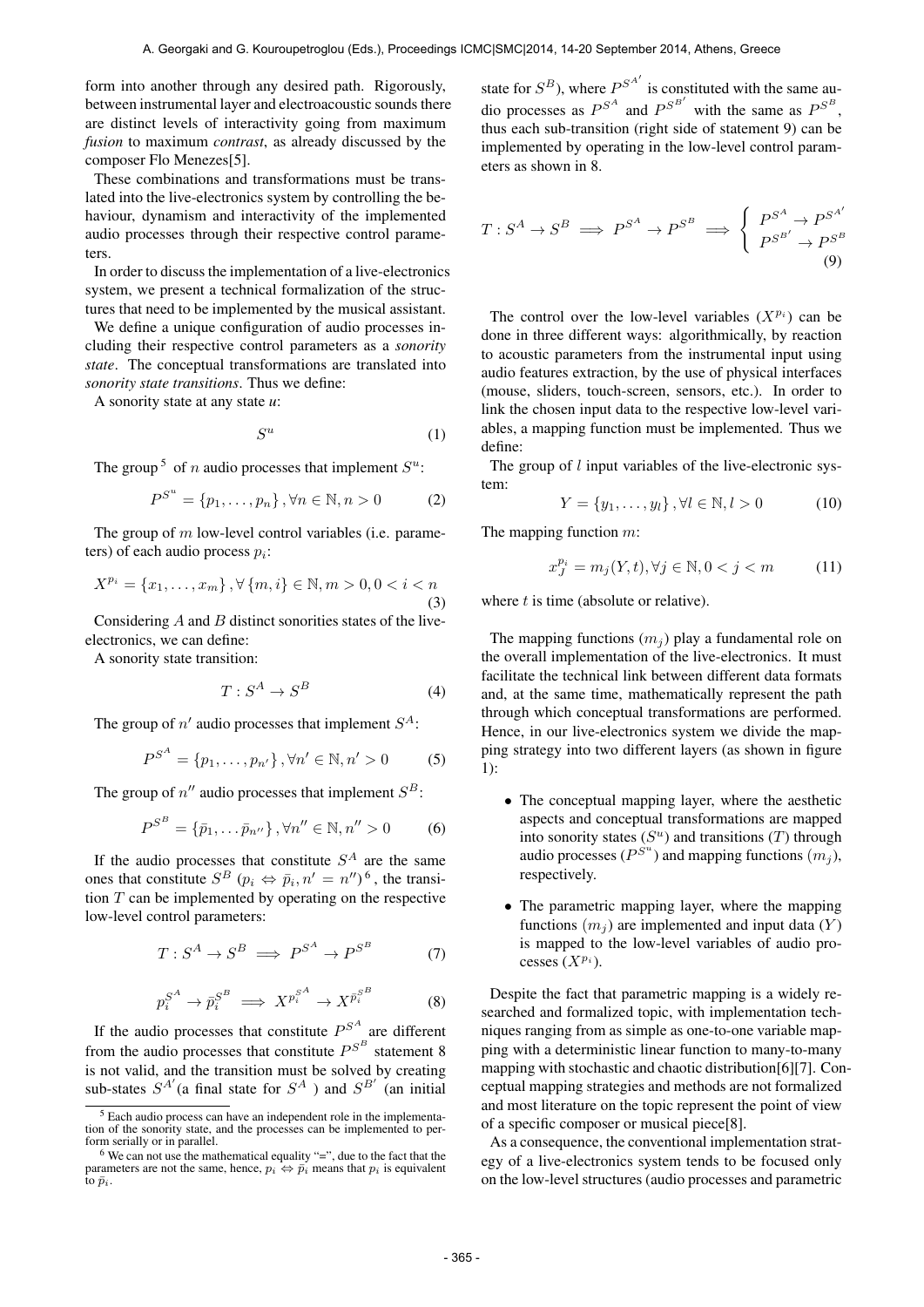mapping functions); there is no direct algorithm modelling the dynamics of the conceptual transition. Additionally, each of the transitions needs to be implemented individually by a unique set of functions and variable values. Subsequently, the implementation of the audio processes and parametric mapping functions tends to be very codependent and the overall system turns out hermetically confined to the respective musical work.

## 2.2 Particle systems

Particle systems are widely used in several research areas for modelling and simulating complex events such as physical, natural, chemical phenomena, etc. Essentially a particle system is a useful modelling technique for describing systems that present highly dynamic and stochastic behaviours. In computer music, particle systems have been largely used for data sonification, physically based synthesis techniques, algorithmic composition and audio effects [9, 10, 11, 12].

A particle system is composed by a group of one or more particles that are confined within a definite environment. The dynamics of each particle is governed both by the rules and constraints of the environment and by the interaction with other particles. Each particle contains a set of attributes that controls how they react to the environment rules. Different sets of attributes will originate different types of particles. Attributes can be assigned stochastically and the particle system can have, at the same time, different types of particles as well as distinct individuals among the same particle group.

The system is regulated by a *particle system manager* structure. This structure is responsible for controlling the iterations, adding particles, removing *dead* particles and calling the functions that are common to all particles such as the set-up function where the initial values are assigned and the update function where attributes are updated at each iteration.

In the following section, we present an implementation strategy that uses particle systems for modelling the conceptual transitions and uses the model as the foundation for deriving mapping strategies and relationships between the low-level structures.

# 3. METHOD

Our method is based on the concept that the live-electronics can be modelled by a particle system where each audio process  $(p_i)$  is represented by a type of particle. Sonority states  $(S^u)$  are represented by a specific configuration of particles in the system and state transitions  $(T)$  are achieved by controlling the dynamics of each particle on the system.

In order to implement the model, we create distinct types of particles, one for each audio process that needs to be represented. Each particle type is characterized by a set of specific and standard attributes. Specific attributes correspond to the low-level control variables of the respective audio process. Standard attributes describe the particles status and motion relative to the environments multidimensional coordinate system.

The basic standard attributes of a particle must be predetermined so that each particle can perform the dynamic behaviour required by the model. Usually this attributes are composed by: position, age, Time-To-Live (TTL) and status (dead/alive). The position is a vector with the same dimension as the coordinate system. When a particle is injected on the system it receives the *alive* tag and it starts with  $age = 0$ . At each iteration of the system the age is incremented and when it reaches a value bigger than *TTL*, the status is switched to *dead* and the particle is removed from the system.

Based on this "audio process  $\leftrightarrow$  particle" concept, we can adapt the formalization presented in section 2.1:

We define:

A particle that represents an audio process  $p_i$ :

$$
\alpha^{p_i} \tag{12}
$$

The group of r standard attributes of particle  $\alpha^{p_i}$ :

$$
A^{\alpha^{p_i}} = \{a_1 \dots a_r\}, \forall r \in \mathbb{N}, r > 0 \tag{13}
$$

The group of  $q$  global attributes of the particle system (interactivity input variables, global constants, etc.) and the input variables  $Y$ .

$$
G = \{g_1 \dots g_q, Y\}, \forall q \in \mathbb{N}, q > 0 \tag{14}
$$

In order to implement a sonority state transition  $(T)$  by controlling the dynamics of the particles  $\alpha^{p_i}$ , we need to implement a set of mapping functions that links the lowlevel attributes of an audio process to the standard attributes of the respective particle. Furthermore, we need to implement a set of functions that control the dynamics of the particle by operating exclusively on the standard attributes. Thus we define:

The function that maps a low-level variable to the standard attributes:

$$
x_k^{p_i} = f_k\left(A^{\alpha^{p_i}}\right), \forall k \in \mathbb{N}, 0 < k \le m \tag{15}
$$

The function that controls the dynamics of the particle:

$$
a_s^{p_i} = h_s(G, t), \forall s \in \mathbb{N}, 0 < s \le r \tag{16}
$$

where  $t$  is time (absolute or relative).

Considering the case where  $p_i \Leftrightarrow \bar{p}_i$  and  $n' = n''$  (same as statement 7). We can state that:

$$
T: S^A \to S^B \implies P^{S^A} \to P^{S^B} \tag{17}
$$

$$
P_i^{S^A} \to P_i^{S^B} \implies \alpha^{P_i^{S^A}} \to \alpha^{P_i^{S^B}} \tag{18}
$$

The addition of a new set of functions  $(h_s)$  to control the sonority state transitions serves two purposes. The first, is that by operating in  $h_s$ , we only deal with the same standard attributes, regardless of the audio process that will be affected. Also, the standard variables are a lot more intuitive to work with; changing position in space with a sophisticated gesture is a lot more "palpable" than controlling an abstract mathematical low-level variable. The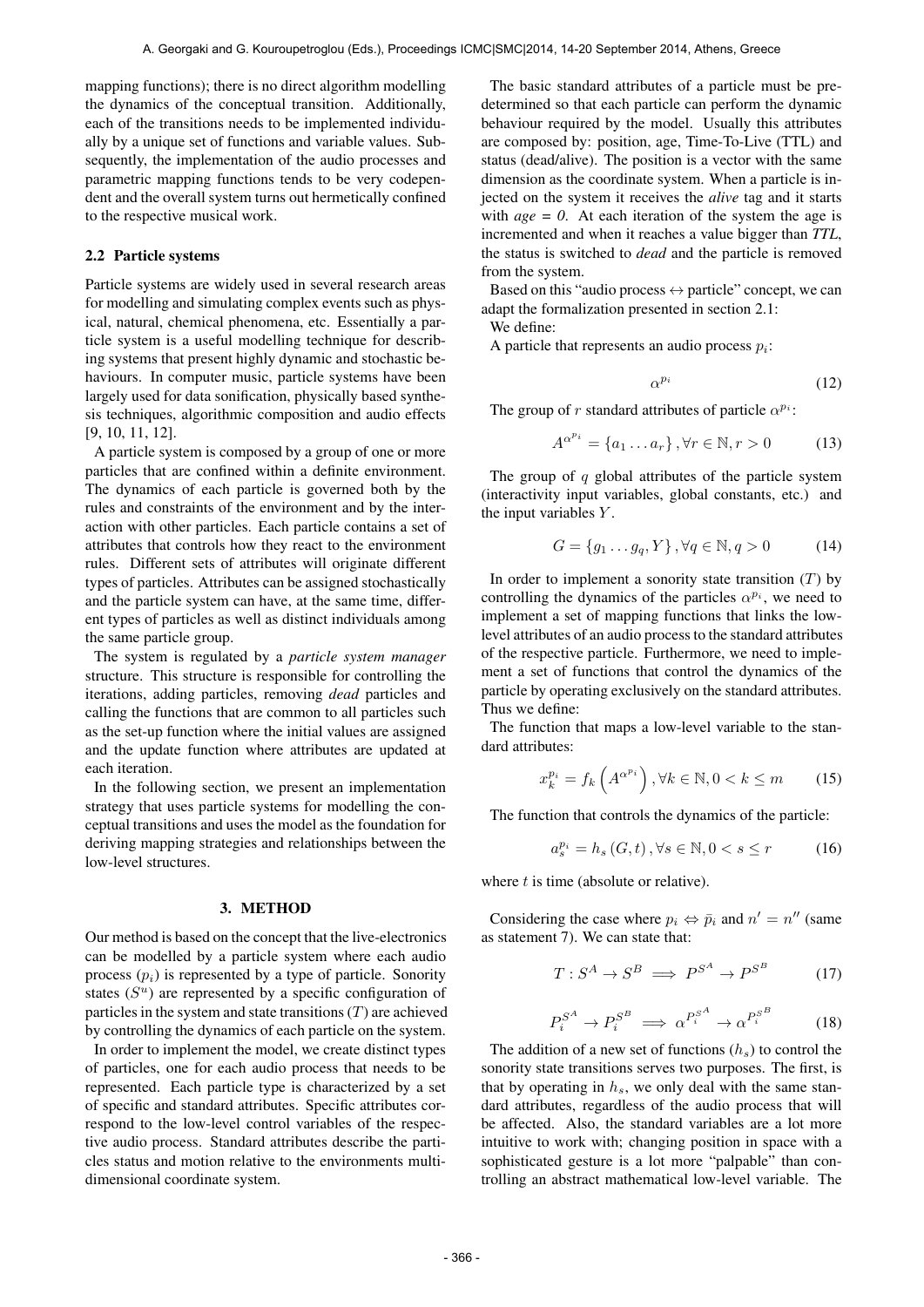second, is that the functions  $h_s$  can be used to model the conceptual transformations, thus offering a way for actually implementing the conceptual mapping layer.

In any case, the musical assistant always has the possibility of operating directly on  $f_k$ . This offers an increased flexibility to the implementation of the live-electronics system. Transitions that are very simple and obvious can be omitted from the particle system and implemented directly on the low-level variables, saving development time.

# 3.1 System implementation

In order to implement our method, we divide our liveelectronics system into two distinct parts; the particle system and the audio processes system. This separation is justified by the fact that each system requires a different set of programming tools.

Regarding the particle system, the implementation of several types of particles that share a common base can be facilitated by the use of an object-oriented programming paradigm [13]. For that reason we opt to develop the particle system in the C++ language. Also, C++ offers the possibility of integrating several libraries for modelling and simulating complex dynamic systems such as Open Dynamics Engine<sup>7</sup> and Bullet Physics Library<sup>8</sup>.

Regarding the audio processes system, the technical development of the "audio process  $\leftrightarrow$  particle" concept implies that each audio process must be implemented as module, and the system architecture must allow for the dynamic management of any number of instances (i.e. voices) of each module. Our solution for this problem relies on the use of the Max programming environment for the implementation of the audio processes modules [14]. Each audio process is encapsulated using the poly<sup>∼</sup> object, which provides automatic voice allocation, voice management and individual or general voice access.

The integration of both systems can be achieved in two distinct ways: The particle system is implemented as a stand alone C++ application and the transfer of data between both systems is done using the OSC communication protocol[15]; the particle system is implemented in C++ and compiled as a Max object, hence the transfer of data occurs internally in the Max application.

# 3.2 System features

# *3.2.1 Modelling vs Mapping*

We define our strategy as modelling instead of mapping due to the fact that a mapping strategy presupposes that all variables are defined. As opposed to our modelling strategy, where we do not need to know or define all elements beforehand. In our context, a mapping strategy assumes that the audio processes, low-level variables and input variables must be defined so that we can make logical links between them. In our modelling strategy we may not know the audio processes or the interaction input variables, but we can still design a particle system for modelling the conceptual transformations and musical gestures, and from that model we can derive conclusions on what kind of audio processes and interactivity would better suit our needs.

#### *3.2.2 Micro-modulations, stochastic transitions*

The overall behaviour of a particle system is controlled by the particle dynamics and also by adding and removing particles. Adding particles of the same type with a stochastic control over their attributes generates a cloud of particles that "floats" around a focus point. This means that several instances (as many as the computer can handle) of the same audio process hovering around definite parameter values can be generated. Thus creating a very dynamic and organic sense of micro-modulations on the timbre and sonority.

With this same principle, it is also possible to create stochastic transitions between sonority states, by controlling the injection of particles in the system with a probability distribution that changes over time. Favouring one type of particle in the beginning and migrating to a second type of particle towards the end of the transition.

## *3.2.3 Spatialization*

The model of a sonority state creates a direct relation between audio processes and the coordinate system. We can take advantage of this relation and use it for audio spatialization, therefore linking the dynamic behaviour of the particles to spatialization coordinates.

## *3.2.4 Re-usability*

Implementing the particle system and the audio processes as audio modules allows the development of different music projects using the same framework. Reusing the particle system structure for different works allows for the musical assistant to dedicate more time in formulating the musical gestures rather than spending time with technical related programming issues.

# 4. EVALUATION

# 4.1 *O Farfalhar das Folhas*

In order to discuss the relationship between musical ideas and their technical realization in view of musical informatics in the composition of *O Farfalhar das Folhas* 9 by Flo Menezes, an electroacoustic piece for ensemble (one flutist (flute in C, in G and piccolo), one clarinetist (clarinet in B flat, in E flat and bass clarinet in B flat), violin, violoncello, piano) and electronics, it is advisable to understand the original conception of this work.

Composed in 2010, this piece consisted on a homage to the memory of the brother of the composer, the poet Philadelpho Menezes. One of his most inventive poems is inserted in the border of a catalogue of poems, and, being read in the counter-sense of reading, reveals itself as something uncertainly inserted amid the leaves, as a kind of imponderable intromission inside the printed catalogue. By

 $7$  www.ode.org

<sup>8</sup> www.bulletphysics.com

<sup>9</sup> *O Farfalhar das Folhas* was commissioned by MISO Music Portugal and was first performed on July 3, 2010, in Lisbon, by the Sond' Ar-Te Electric Ensemble conducted by Jean-Sébastien Béreau, with Flo Menezes, Paula Azguime and André Perrotta controlling the liveelectronics.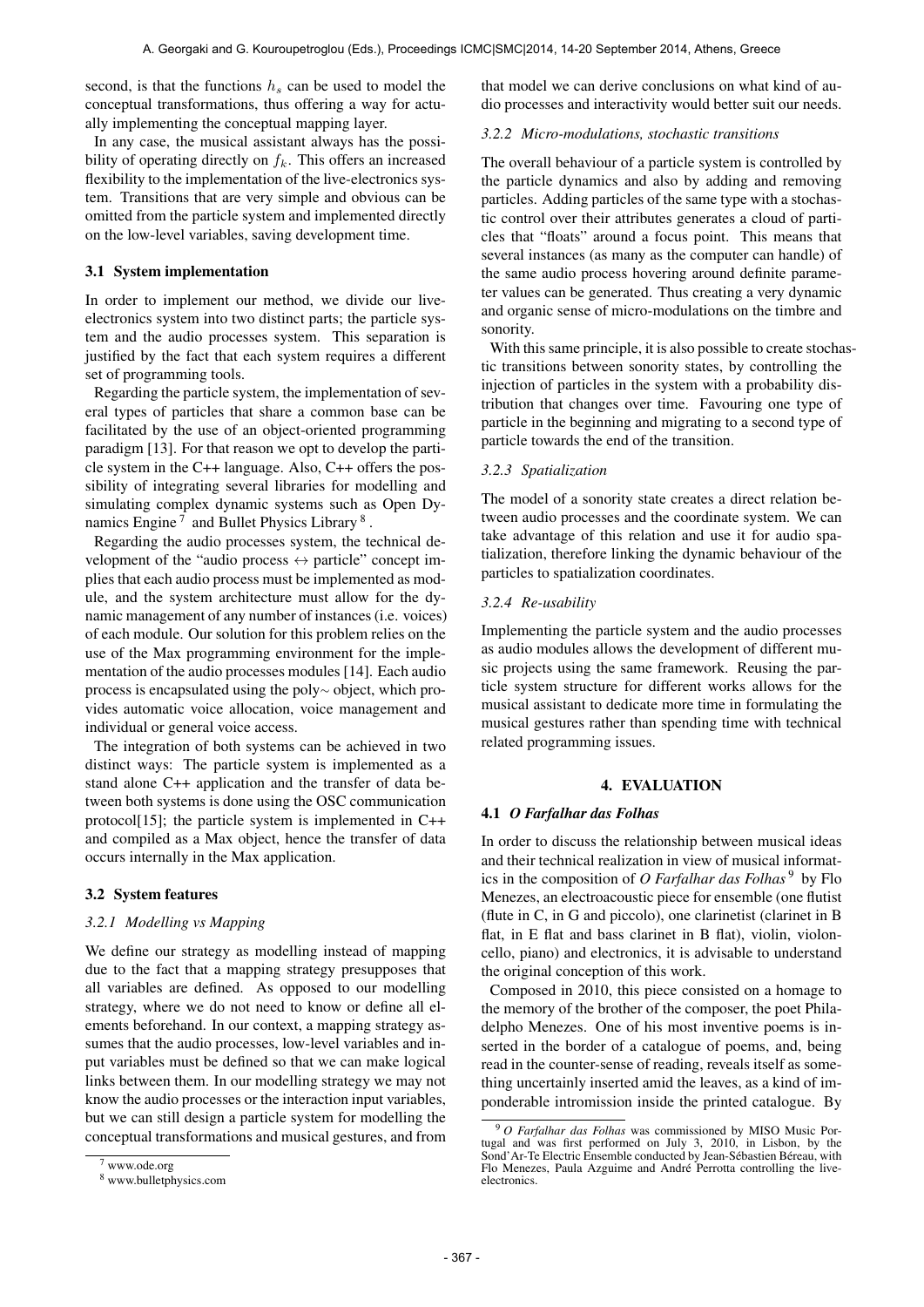manipulating this poem – classified by him as an *intersemiotic* one, crossing its visual, verbal and sonic aspects –, we realize the image of an insect that wings against a glass window. The sound of a /r/ emerges as an uncertain inserted phoneme in the middle of the word "insect" (*inseto* = *insect*; *inseRto* = *inserted*), while one discovers the poems verse: "An insert moves swiftly against the laws of writing".

The poet himself explains: "The reading of this poem must start from the last pages and end in the initial ones, and the pages must be rapidly manipulated with the fingertips, making up a kind of motion picture. Movement will then assign order to its Alexandrine verse. The produced sound of the rustling of leaves emerges primarily as a mere noise against the reading of the phrase but is actually transfigured into the despair of an insect facing the misleading transparency of a glass window, materialized here by the intersemiotic de-codification process" [16].

The composition by Flo Menezes does not set in music the poem, but is based on it as a kind of intersemiotic intersection. *O Farfalhar das Folhas* (*The Rustling of Leaves*), a *sine littera* work in which the poem, projected on a transparent leaf, cohabits the same space of the musicians without being literally "intoned" by the piece, deals therefore with three human conditions, continuously moving, even if not always in a linear way, towards the last one – the greatest of all human desires: *constraints*, the *libertarian* act, and finally the aimed *freedom*. All those human conditions of living are structurally exposed in the main profile of the piece, which is based on one of the harmonic techniques of the composer, namely on his *cyclic modules* [17] as shown in Figure 2.



Figure 2: Cyclic module of *Farfalhar das Folhas*.

For the world première of the work in Lisbon on July 3, 2010 and, three days later, in London, Flo Menezes wrote some indicative words concerning its poetics: "Amid of this aim of liberty, as utopian as necessary, the imponderable is unexpectedly inserted and struggles against the constraints given by the conditioning of our own writings. Quantum claustrophobia tends to limit gestures in spacetime (compressed intervals and rhythmic values, fragmentary interceptions). The libertarian act tends to expansion: an insect that, becoming free of the misleading transparency of that glass arresting it, rediscovers an infinite time and space. And finally one can enjoy the many resonances and correspondences flying freely in the air, no more as a liberated insect, but now as coloured butterflies tracing interesting trajectories in space.

But amid this process, that initial state was already reflected into the freedom itself, since the noise of that insect winging against the glass window is indeed very similar to that one of the wind freely rustling the leaves in a libertarian forest, in which every difference makes sense, for Ezra Pound said once in a very pertinent way: "The human beings differ from another as the leaves of trees ".

To these three human states – *restriction*, *liberation*, and *freedom* – the piece associates respectively micro-articulated textures, extended durations, and finally resonances with their loosing itineraries, to which correspond three spectral treatments in real time: distorted shuffling with ringmodulation; time-stretching; and synthesis in real time controlled by the musicians themselves.

### 4.2 About the live-electronics

The live-electronics for *O Farfalhar das Folhas*(*The Rustling of Leaves*) was developed with the main objective of solving the problem of creating a synthetic resonance that would follow the harmonic paths developed throughout the piece with an ever-changing superposition of harmonic pertinent frequencies. The resonance should also react to the musicians and highlight the most important notes as they were played on the instruments. Additionally the composer asked for specific audio processes (shuffling, ring modulation, time-stretching) that make punctual appearances at specific moments.

In order to match the challenge, the musical assistant utilized the method for modelling the transitions using particle systems.

The idea of an ever-changing superposition of frequencies can be thought of an analogy to a swarm of bees flying around a point of interest in an endless motion. From this analogy we created the relation that each bee in the swarm is a particle on the system and each particle represents an audio process implemented as a simple sinusoidal oscillator with frequency and amplitude as low-level variables. Therefore our swarm is in fact a representation for an additive synthesis and each particle holds the standard attribute set plus frequency and amplitude attributes.

The ever-changing timbre sensation effect was achieved by creating a relationship between the motion of the particles, the interaction with the musicians, the volume and spatialization of each of the oscillators. Our particle system is implemented in two dimensions, the particles perform a standard circular motion around the center of the system with a randomized radius limited so that they are usually far from the center. They also have random angular velocity and can move freely in the clockwise direction. The amplitude attribute of each particle is mapped to be inversely proportional to the radius of the circular movement. In the center of the system (radius  $= 0$ ) the am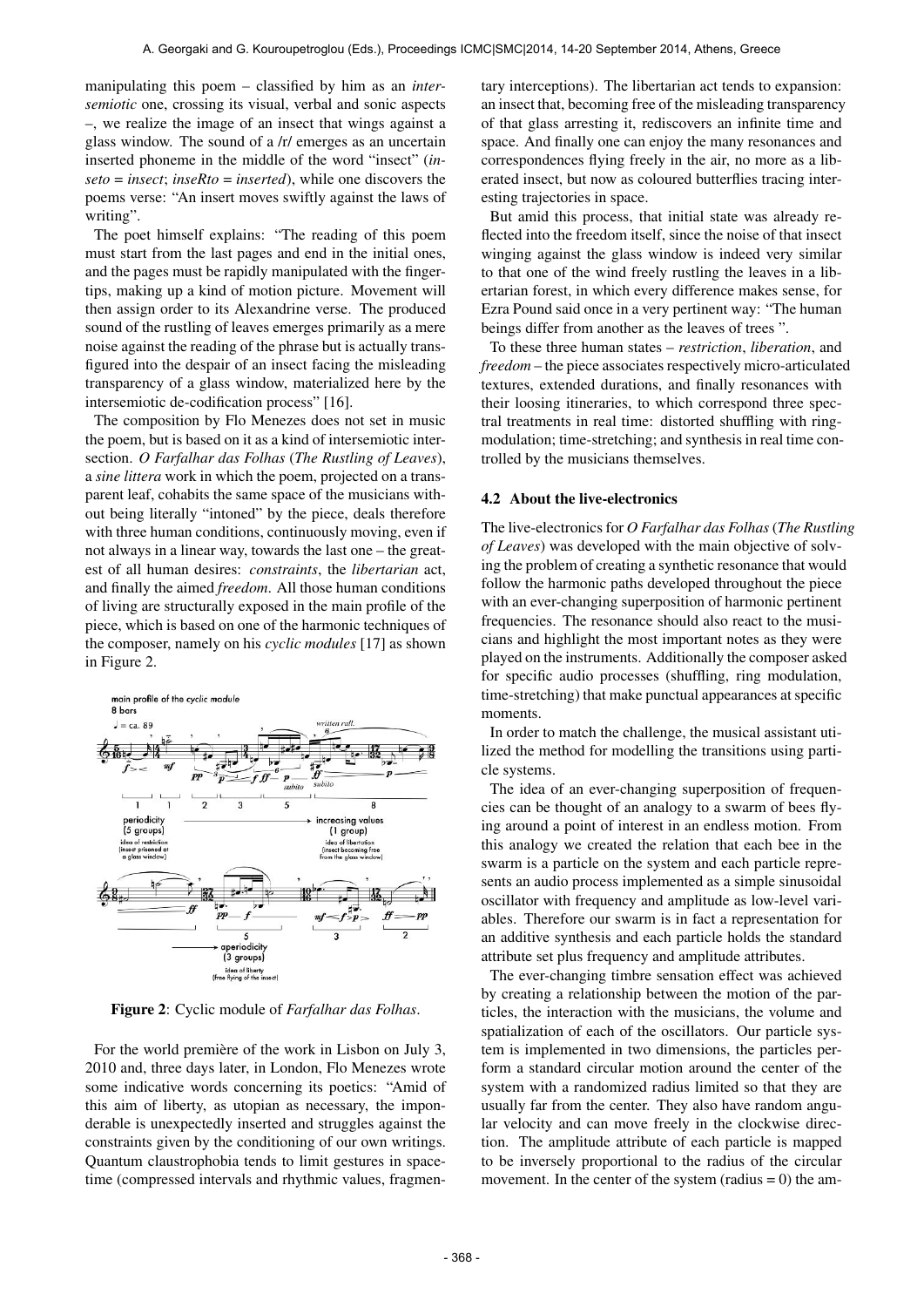plitude is maximum. Additionally the amplitude attribute of each particle is mapped to the geometric distance of the corners of the system, hence each particle is independently spatialized in the quadraphonic sound diffusion system.

Each particle (or bee) is assigned with a harmonic pertinent note, chosen by a probability distribution function. For each part of the piece the universe of possible notes would change accordingly. The particles keep their birth note until an interaction event happens. The interaction events were: the soloist instrument (different parts of the music had different soloists) plays a highlight-intended note (we detect the note by means of pitch tracking); the digital performer interacts manually on the system and inputs the highlight-intended note.

When an interaction event occurs, particles that hold the highlight-intended note start a different movement. The idea is to use this motion to highlight and detach the specific note from all others creating a sense of pitch resolution in the resonance. This is realized by forcing the particle to move towards the center of the system by operating on the radius attribute. When the particles reach the center, they stay there for a brief instance of time and then return to their usual peripheral movement. Due to the fact that the amplitude attribute reaches the maximum value in the center, during the period of time that the particle is moving to the center, staying there and moving back, their amplitude is a lot bigger than the amplitude of the peripheral particles, hence achieving the desired effect.

On the end of this detachment movement, when the particle reaches the usual peripheral trajectory, the frequency attribute of all other particles (that did not participate on the movement) is reset to a new value using the probability function. This redraw of the frequency values creates the sensation of an ever-changing harmony that in fact always hold the same interval relationships, as determined by the composer.

Figure 3 shows a complete detachment event.



(f) stage 6 (g) stage 7 (h) stage 8 (i) stage 9 (j) stage 10

Figure 3: Detachment event provoqued by an interaction event applied on the system

### 5. CONCLUSION

Contemporary composers are always seeking for new paths for transgressing the boundaries of the current paradigms. In this continuous evolution, the bond between art and science becomes increasingly prominent. The musical assistant must find new tools and strategies to fulfill the ever growing variety of aesthetics and concepts explored by the artists.

The method presented in this paper proposes a new point of view to the work of the musical assistant: it addresses not only pragmatic problems such as re-usability and modularity of implemented software, but also addresses the fundamental problem of translating art into math.

The method has already been used in several compositions for different composers (*O Farfalhar das Folhas* by Flo Menezes, *A Laugh to Cry* by Miguel Azguime<sup>10</sup>, *Changeless I and II* by Paulo Ferreira Lopes<sup>11</sup>).

The implementation of the method implies that the musical assistant have advanced programming knowledge and mathematical skills, therefore, the development of a user friendly framework for implementing this method integrated in the most commonly used computer music programming platforms (Max, Pd, Supercollider) would be a very important task for the evolution of this method. Additionally, the elaboration of a library of algorithms and respective musical gestures would create an easier introduction and a starting point for using particle systems in the development of live-electronics systems.

#### Acknowledgments

This work has been supported by "Fundação para a Ciência e Tecnologia" (Portuguese National funds) in the scope of the project ref. PTDC/EIA- CCO/111050/2009.

#### 6. REFERENCES

- [1] L. Zattra, U. Padova, B. Culturali, and L. S. Ircam-cnrs upmc, "Les origines du nom de rim ( realisateur en informatique musicale )," 1977.
- [2] L. Zattra, "The identity of the work : agents and processes of electroacoustic music," vol. 80, 2006.
- [3] P. Manoury, "Les partitions virtuelles, in: P. manoury, la note et le son," pp. 59–86, 1998.
- [4] M. Frengel, "A multidimensional approach to relationships between live and non-live sound sources in mixed works," *Organised Sound*, vol. 15, no. 2, pp. 96–106, jul 2010. [Online]. Available: [http://www.](http://www.journals.cambridge.org/abstract_S1355771810000087) [journals.cambridge.org/abstract](http://www.journals.cambridge.org/abstract_S1355771810000087)\_S1355771810000087
- [5] F. Menezes, "For a morphology of interaction," *Organised Sound*, vol. 7, no. 3, pp. 305–311, 2002.
- [6] A. Hunt, "Mapping Strategies for Musical Performance," pp. 231-258, 2000.
- [7] D. V. Nort, M. Wanderley, and P. Depalle, "Mapping Control Structures for Sound Synthesis : Functional and Topological Perspectives," pp. 1–26.
- [8] M. Solomos, "The unity of xenakis's instrumental and electroacoustic music: The case for" brownian movements"," *Perspectives of New Music*, pp. 244–254, 2001.

 $10$  www.azguime.net/

<sup>11</sup> www.ima.zkm.de/ pfl/pfl.html